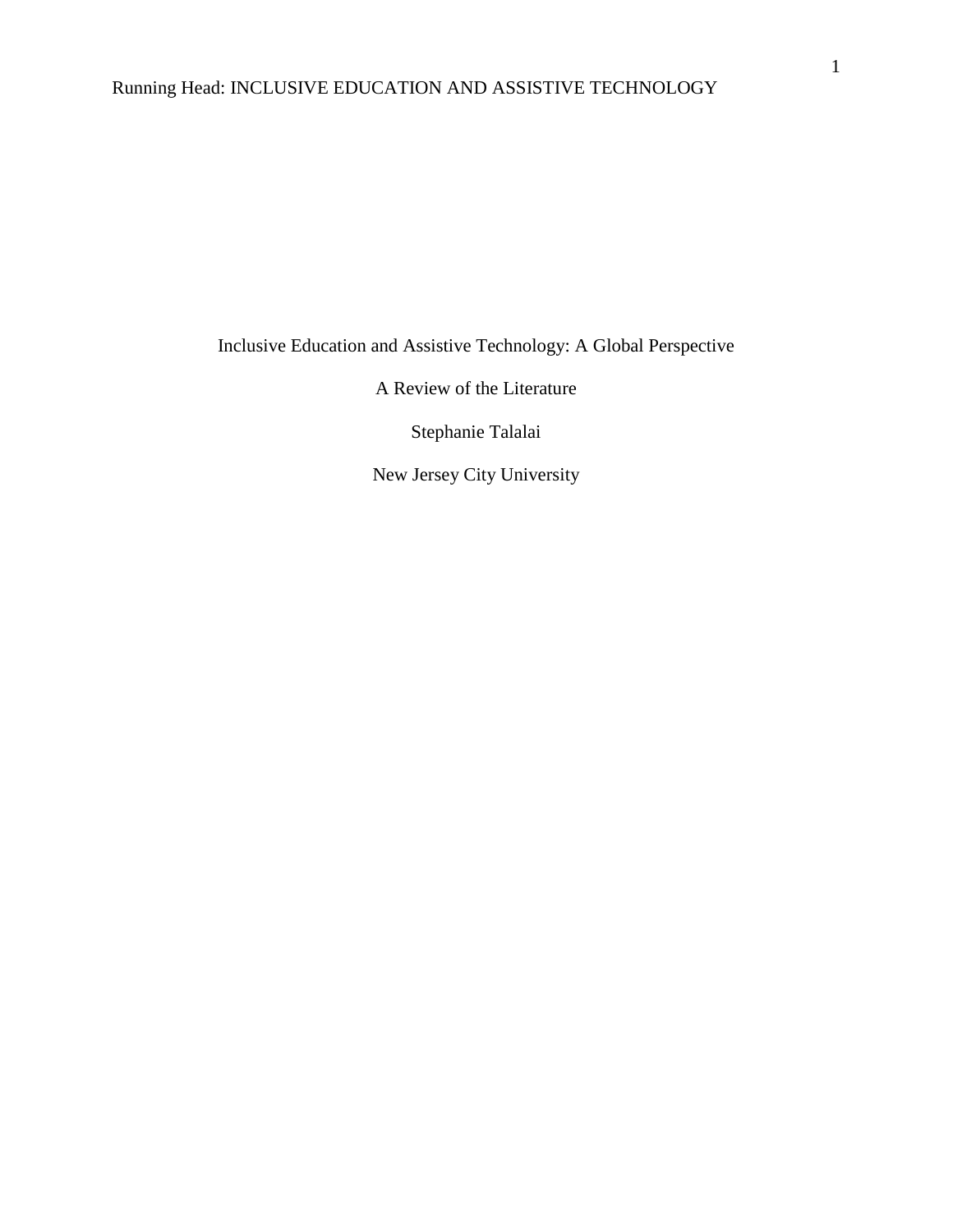#### Abstract

With an estimated one billion people around the world being disabled and an international push for inclusive education, many countries have imposed legislation to include children with disabilities in general education settings, however developing countries still face many obstacles. This literature review gives a global perspective on inclusive education and assistive technology in the United States, Asia, Africa and Europe. The definitions, interpretations and barriers that many countries face in the implementation of assistive technology and inclusive education are innumerable. They encompass a multitude of differing philosophies and practices. This review of the relevant literature will attempt to outline these challenges.

Keywords: global, special education, assistive technology, inclusive education, technology, Asia, United States, Europe, Africa

#### **Introduction**

The use of assistive technology (AT) has been in existence for thousands of years. In developed countries such as North America and Western Europe, assistive technology and inclusive education have been effective and successful while the developing countries of Africa, Asia, and Eastern Europe have met numerous challenges (Grönlund, Lim, & Larsson, 2010). "In these developing countries, disability is often associated with poverty caused by reduced participation in education, work, and community life" (Borg, Lindström, & Larsson, 2009, p. 1863).

 With an estimated one billion people around the world disabled, 80% being from low and middle-income countries, disability is one of the major issues facing global health policy today (Skempes & Bickenbach, 2015). Access to assistive technology is limited in many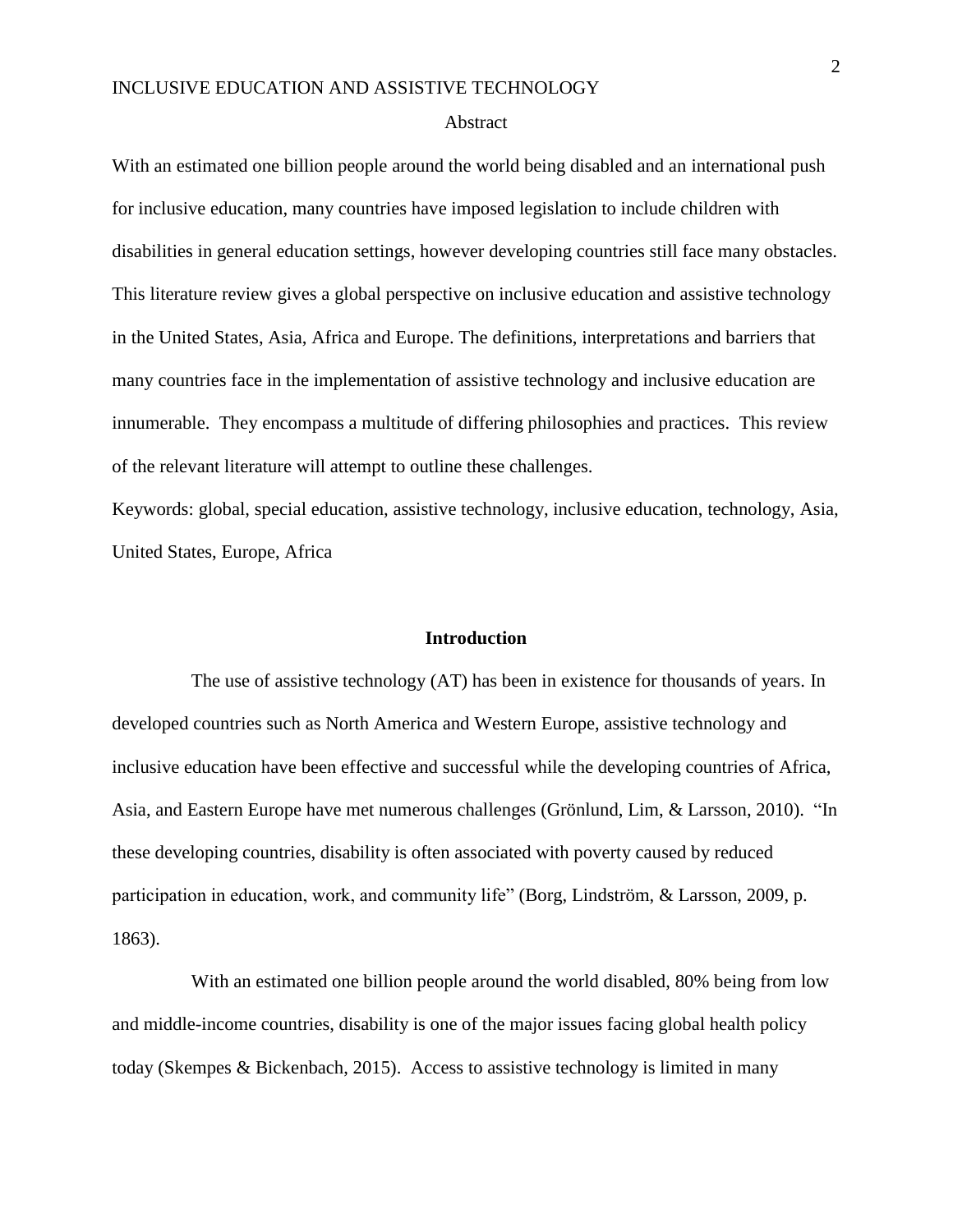countries. The World Health Organization (WHO) estimates that "in low and middle-income countries only 5-15% of people requiring assistive technology have access to it" (2010). Similarly, countries with strong national education systems and economies successfully implement effective policies for students with disabilities (Alur & Timmons, 2009; Anastasiou  $\&$ Keller, 2014). In reality, the use of technology will level the playing field and allow students with disabilities to achieve at the same level as their non-disabled peers.

 "In the last two decades, the international community witnessed the release of several key guiding policies related to Inclusive Education, including the Convention on the Rights of the Child, the World Declaration on Education for All, the Salamanca Statement and Framework of Action, the Dakar Framework for Action, and the UN Convention on the Rights of Persons with Disabilities" (Ahsan & Mullick, 2013, p. 151-52). However, the physical (obstacles imposed by the environment) and social (attitudes towards people with disabilities) barriers to inclusive technology pose innumerable challenges for many countries (Tan  $\&$  Ang, 2008). This review of the relevant literature will attempt to outline these challenges.

#### **Definition and History of Inclusive Education and Assistive Technology**

 Assistive technology is defined by the US 'Technology-related assistance of individuals with disabilities act of 1988' (PL 100-407) as 'any item, piece of equipment, or product system, whether acquired commercially off the shelf, modified, or customized, that is used to increase, maintain, or improve functional capabilities of individuals with disabilities'. Internationally, this definition is generally accepted (Scherer, 2002). Additionally, the United Nations defines assistive technology as 'technology specially designed to improve the functioning of people with disabilities' (World Health Organization, 2002). These technological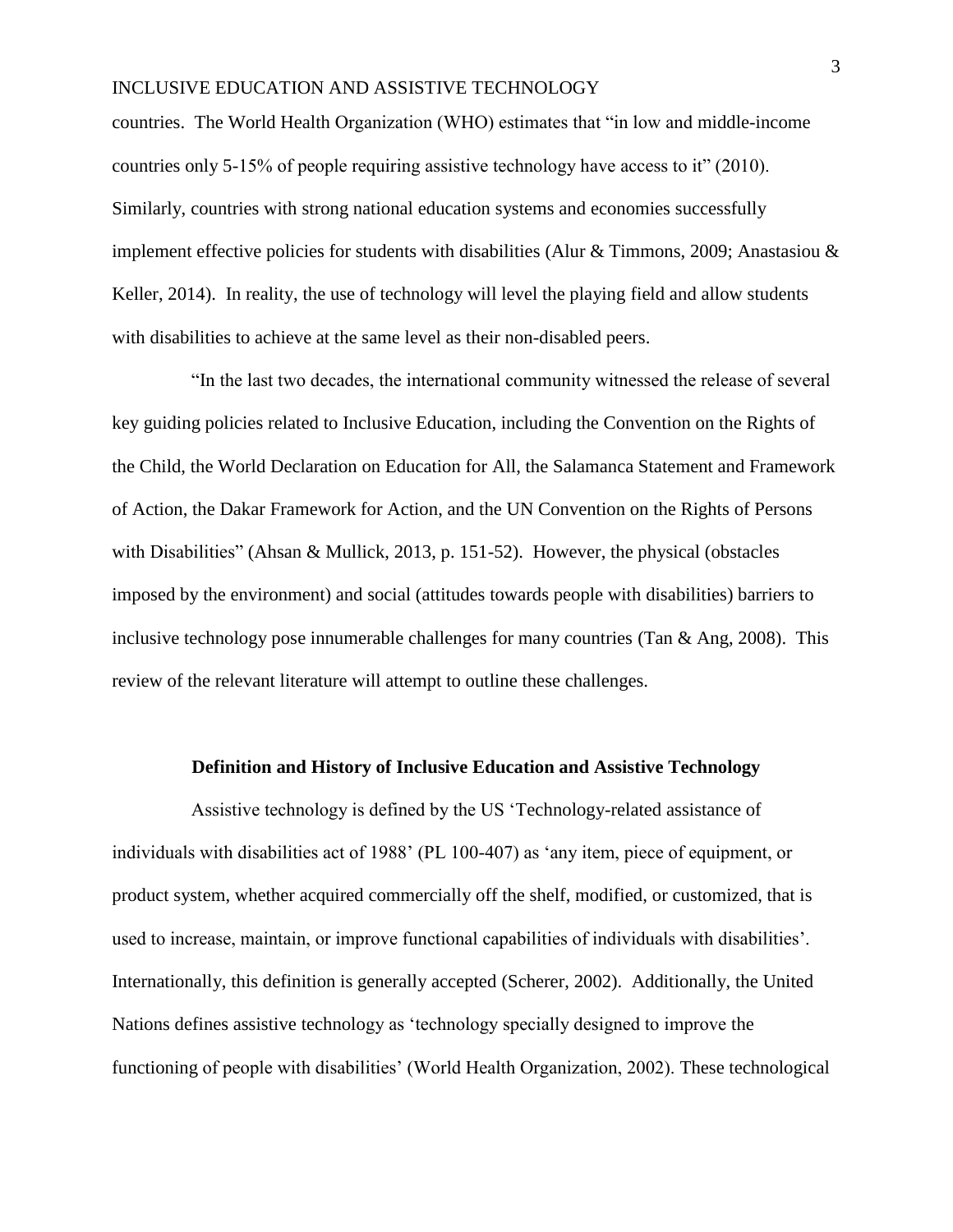advances in aids to communication, mobility, computer access and prosthetics often alleviate many of the problems faced by the disabled population today. In the United States, most assistive technology leaders start with a focus on students with complex, low incidence physical, sensory or cognitive disabilities who can benefit from technology to speak and participate academically. Over time, new software tools were designed to address the reading, writing, and organizational needs of students with learning disabilities, language disorders, high-functioning autism and attention deficit disorders (DeCoste, 2013).

 In recent years, individuals with disabilities have seen technology improve their lives many ways, but some of the assistive technologies we have today were developed on the foundations of ancient society. From "The Cairo Toe," the first recorded piece of assistive technology which dates back to a 950 B.C. Egyptian tomb, to the first pair of bifocals invented by Benjamin Franklin to the iPad of today, assistive technology has come a long way in assisting disabled men and women lead more productive lives (Assistive technology from ancient to modern times).

The term 'inclusion' has different meanings when applied to different settings. In the Western, Northern and more developed countries, inclusion practices mainly focus on the elimination of segregated services for disabled children with efforts to make them part of the general education classroom. However, in Southern, developing and Third World countries, where children struggle for their next meal, inclusive education efforts focus on getting all children into an educational system irrelevant of any disabilities (Singh, 2009). "Inclusion is a multifaceted endeavor that requires collaboration among a variety of stakeholders, grounded in a holistic approach, backed up by a robust policy and systems architecture" (Crawford, 2009, p. 50).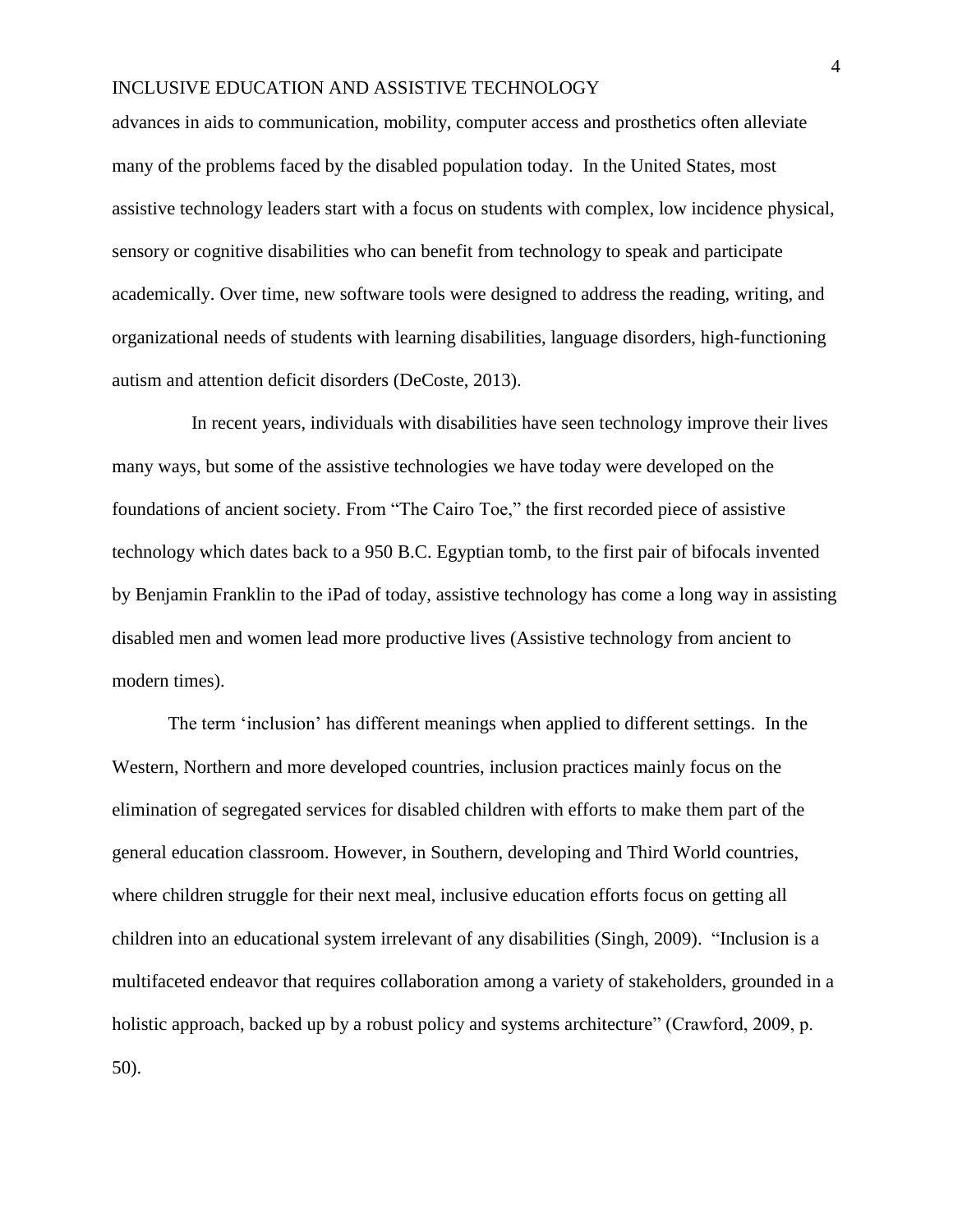#### **Inclusive Education and Assistive Technology in the United States**

 In 1975, the United States enacted the Education for All Handicapped Children Act (PL 94-142) which guaranteed a "free and appropriate" education in the "least restrictive environment" for all students with disabilities. In addition, schools are now held accountable for making sure that students with disabilities not only participate fully in their education program but make adequate yearly progress in the general education curriculum (No Child Left Behind, 2001).

Many school districts have conflicting definitions of inclusive education. While students with high-incidence disabilities are accepted in their neighborhood schools, students with severe or low-incidence disabilities have difficulty finding appropriate programs, and consequently, those students might be enrolled in an appropriate program in a neighboring district (Yssel, Engelbrecht, Oswald, Eloff, & Swart, 2007). Additionally, students with mild cognitive disabilities are often placed in self-contained classrooms for a large portion of the school day in their area school but may be "pulled out" for additional help in the areas of mathematics, reading and writing (Yssel, Engelbrecht, Oswald, Eloff, & Swart, 2007). "Services are quite similar no matter where one attends school, whether that school be urban or rural, largely middle class or largely poor" (Kritzer, 2014, p. 3372).

In 1997 the Individuals with Disabilities Education Act (IDEA, 1997) was reauthorized, and mandates were set in place so that assistive technology would be considered when planning the Individualized Education Program (IEP) of each disabled student. "This landmark policy sought to ensure that all students who could benefit would have access to assistive technology devices and services to maximize the benefit they receive from their educational programs" (Edyburn, 2003, p. 130). In order for these mandates to be effective, however, teachers need to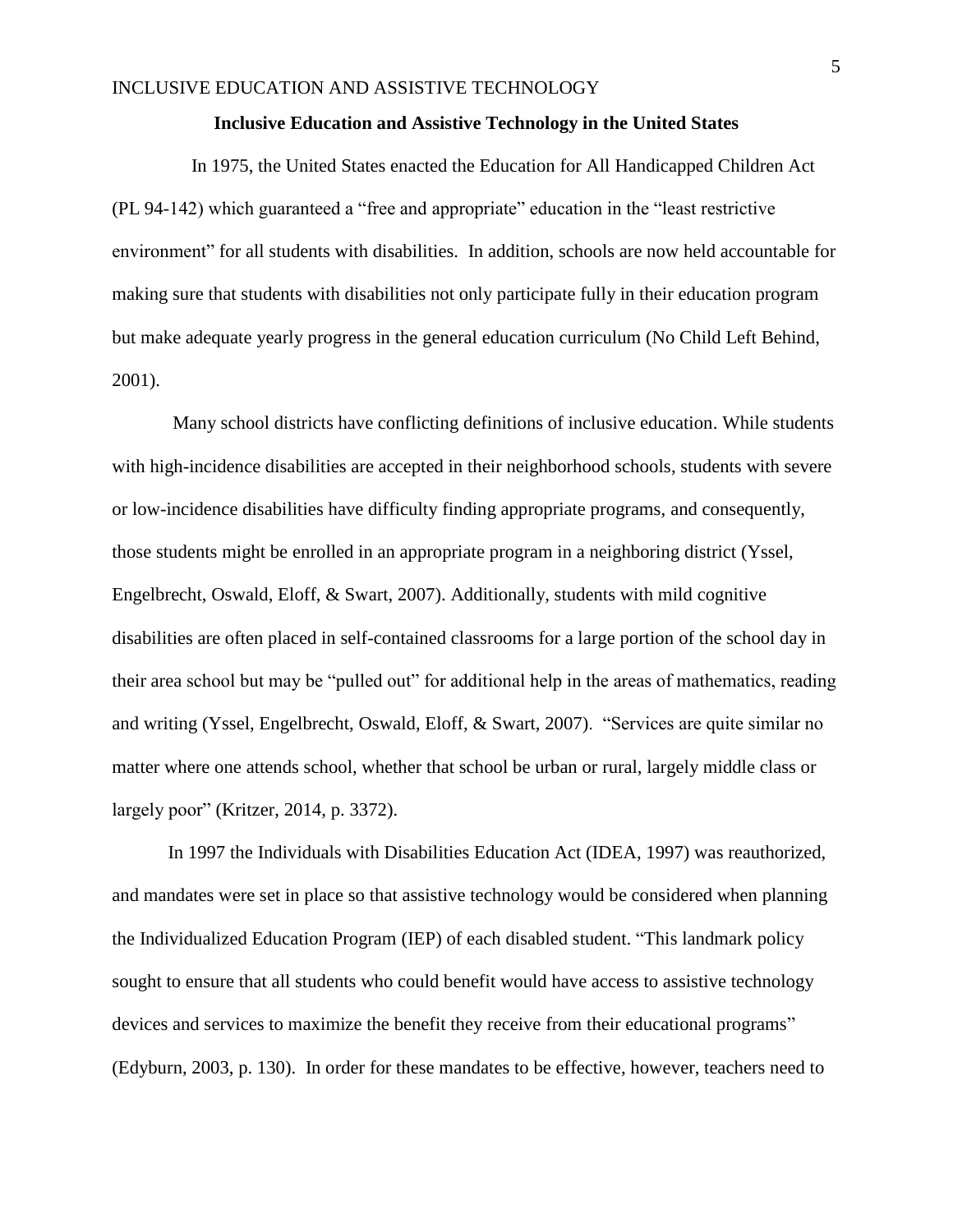receive the proper training on how to make appropriate AT choices for their students. Support of the administration and community, access to the appropriate equipment and technology supports and time for collaboration and professional development are essential for successful implementation (Messinger-Willman & Marino, 2010).

Parent involvement in the decision-making process, acquisition, and implementation of assistive technology is crucial. "The United States has had a long and rich history of parent advocacy, resulting in groundbreaking changes in the education of students with disabilities and acting as the driving force in the move toward including students with disabilities in general education throughout the country" (Yssel et al., 2007, p. 356). According to the mandates by the Individuals with Disabilities Education Improvement Act (IDEIA) of 2004, a parent's right to due process and their involvement in the planning, evaluation and decision making in their child's education is one for the foundations of the education system in the United States.

#### **Inclusive Education and Assistive Technology in Asia**

 There are many factors which limit access to education for children with disabilities, including not only physical barriers but negative attitudes by society. The ideal model of an inclusive society in Asia is plagued with diverse cultures, languages, and political systems as well as "disparities in the state of economy, educational level, and urbanization across the continent" (Tan & Ang, 2008).

 Special education in China lacks the consistency that is shown by schools in the United States. Every school, city, and province have their own educational systems in place with regards to students with disabilities (Kritzer, 2014). Children with physical disabilities and mental retardation are often excluded from school due to lack of resources and personnel while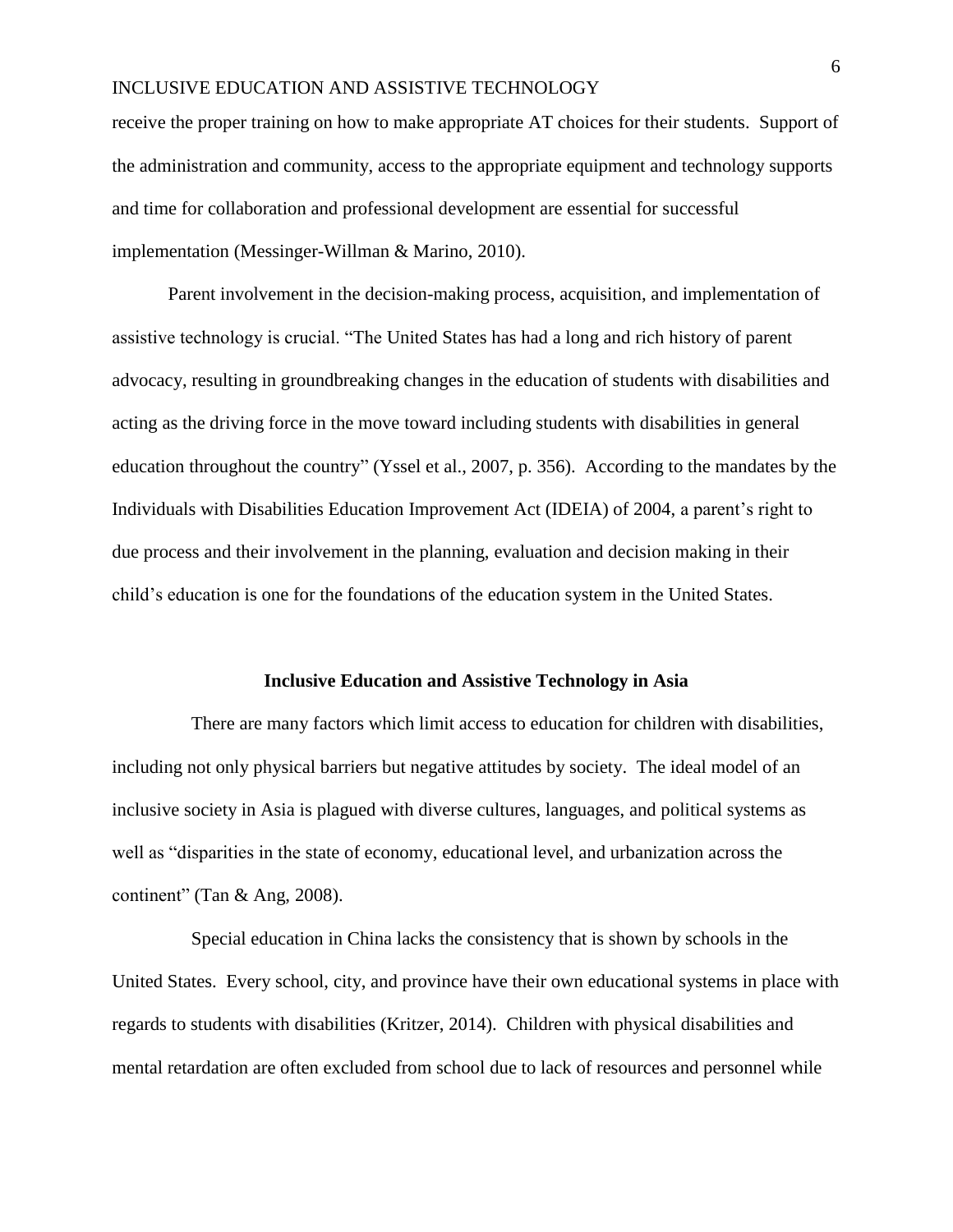children with high-incidence disabilities, such as autism or learning difficulties, are not recognized as having a disability at all (Deng & Harris, 2008). Disabled students in China also face large class sizes where they are often ignored as well as teachers who have not had training in special education (Ellsworth & Zhang, 2007). "In 1991, it was estimated that it would take more than 1,000 years to educate enough teachers to meet the needs of just the students with mental retardation" (Kritzer, 2014, p. 3375).

In India, the implementation of education laws is not consistent among different states because the individual State Governments interpret these laws differently and implement them differently. In Kerala, children consistently complete their elementary education and transition to secondary education but in the state of Bihar, only 50% of children go to school, and the majority of those children fail to complete their elementary cycle. Most schools in Bihar are understaffed with undertrained teachers who receive little academic support (Das, 2011).

In 2001, the Bangladeshi government enacted the Disability Welfare Act, which not only defined disabilities but indicated that children with disabilities should be educated in an accessible environment by properly trained teachers in inclusive settings (Grönlund et al., 2010). However, children with hearing impairments are not exposed to Bangla sign language nor do they consider alternative communication methods for children with autism and those who are intellectually challenged (Ahsan & Mullick, 2013), additionally, it is estimated that over two million people in Bangladesh would benefit from wheelchairs, orthotic devices and hearing aids (Borg et al., 2012).

The use of assistive technology in Asia has also been impeded by several economic factors. Because many of these products are imported from developed countries such as the United States, Europe, and Japan, the high cost of these assistive technologies prohibits their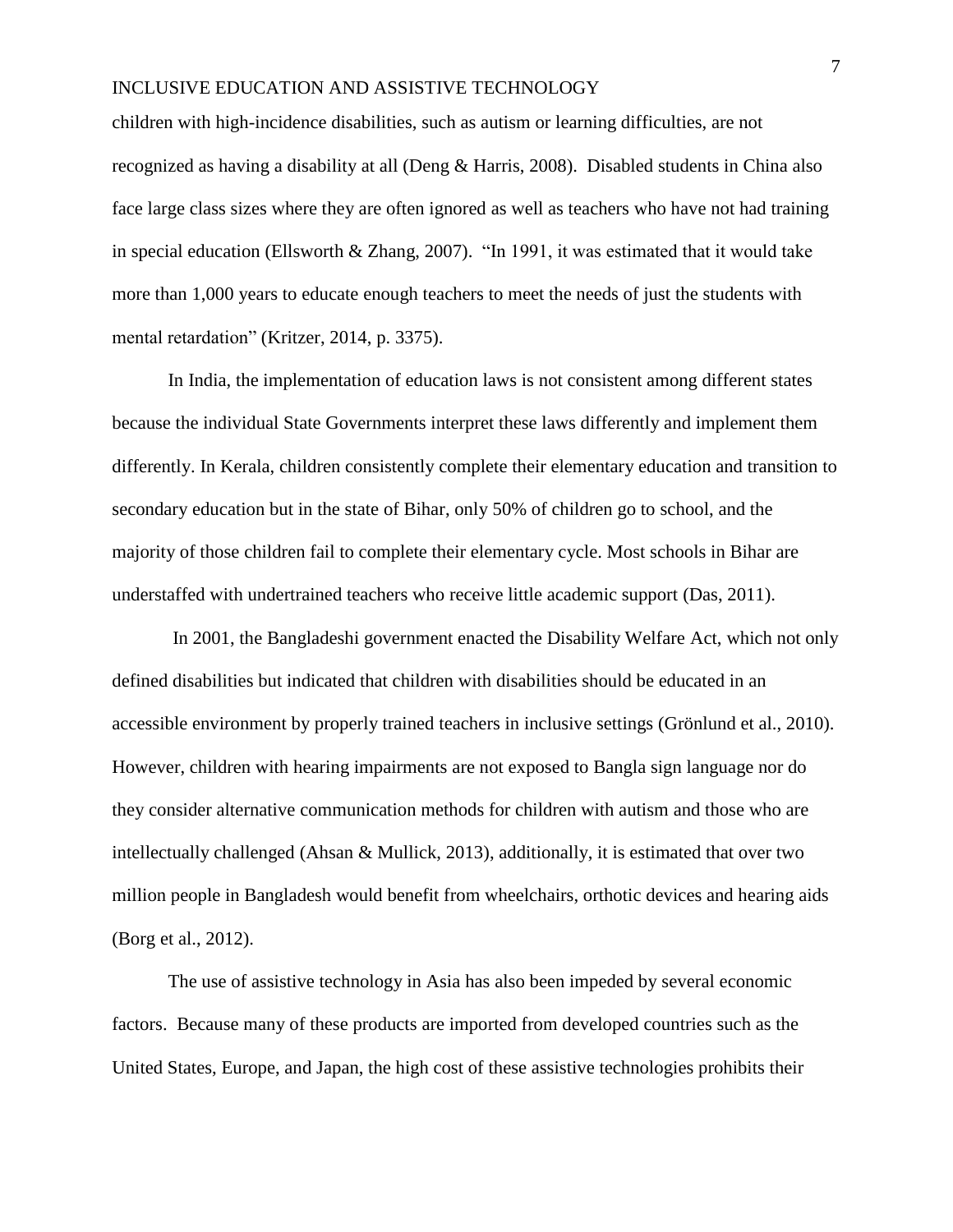purchase in Asia. Additionally, technologies developed for western populations rarely take into consideration the local environment, language or petite physique of the Asian culture (Tan & Ang, 2008).

### **Inclusive Education and Assistive Technology in Europe**

In a 1994 meeting in Salamanca, Spain, "representatives of 92 governments and 25 international organizations met in to encourage a human rights-based approach to education determining that countries should concentrate their efforts on the development of inclusive schools" (UNESCO, 1994, p. 13). The aftermath of this meeting elevated the urgency of inclusion and inclusive education by many government officials and media outlets (Hodkinson, 2013).

In the United Kingdom, the study of disability is a respected area of research and teaching in British colleges with researchers coming from the fields of health sciences and social sciences (Bampi, Luciana Neves da Silva, Guilhem, & Alves, 2010). However, England has been plagued with controversy on the education of students with disabilities. There have been substantial concerns about the education of special needs students which have been underlined in a "consultation document", known as the Green Paper (DfEE, 1997). "The Green Paper encourages schools and local authorities to develop more inclusive policies and practices for all pupils, including those with special needs" (Farrell & Tsakalidou, 1999, p. 324). As a result, mainstream, general education schools are being pressed to include students with disabilities, causing an increasing number of special schools to close (Hodkinson, 2013). However, "government legislation in the UK, which has introduced a 'market led' philosophy in which mainstream schools compete with each other for children and where 'excellence' in education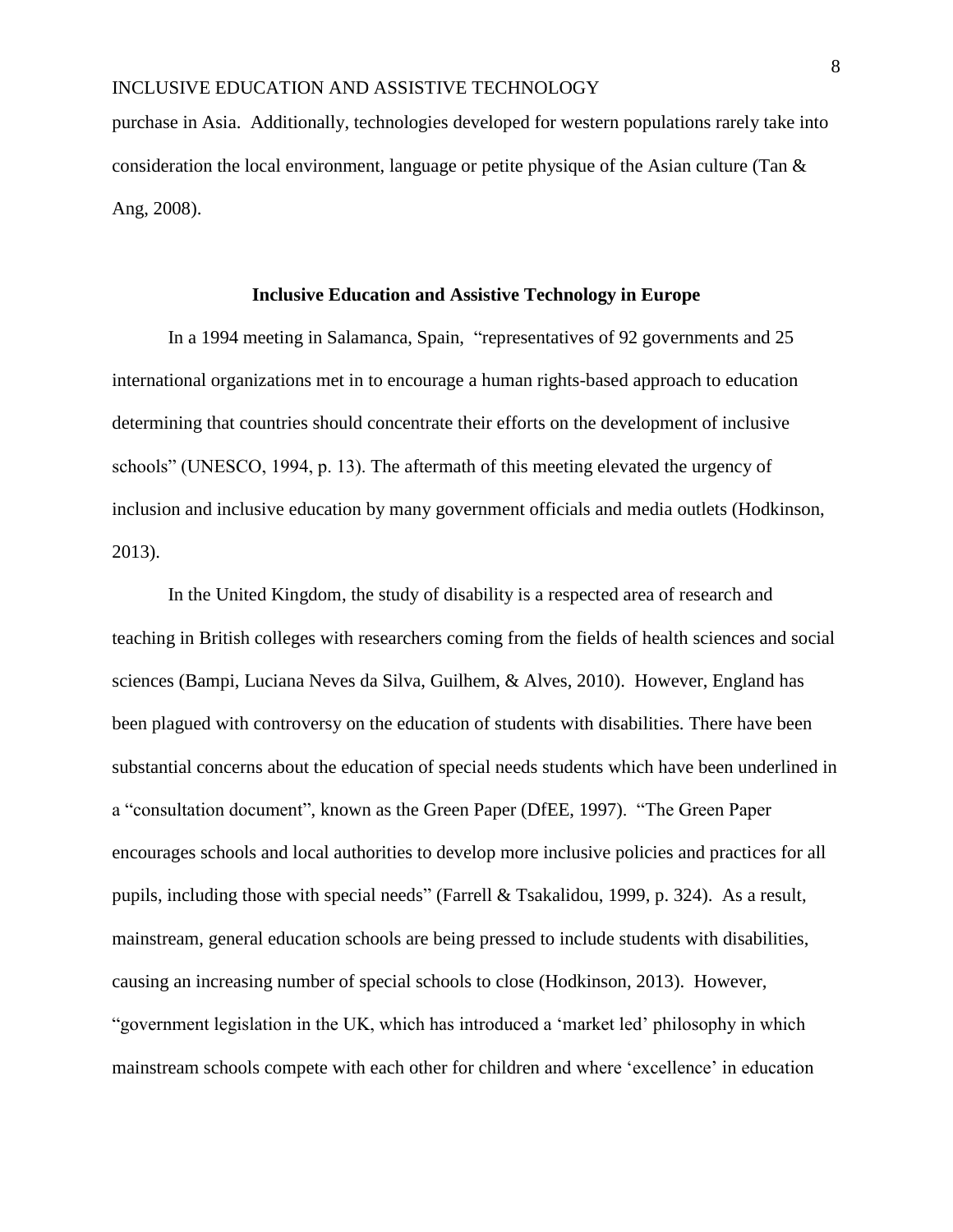tends to be measured solely on academic criteria, has led to students labeled with behavioral disorders being shunned from general education schools" (Farrell & Tsakalidou, 1999, p. 65).

With the passage of Italy's Law 517 in 1977, Italy has been touted as a country that has been highly inclusive in its educational programming, eliminating special schools and classes and placing students with disabilities in general education classrooms. Although several amendments have been made to Law 517over the years, inclusive education has been either maintained or strengthened with provisions for personnel supports to help inclusive classrooms succeed (Palladino, Cornoldi, Vianello, & Scruggs, 1999). The culture of Italy suggests the widespread acceptance of students with special needs, including those with severe disabilities, into all classroom settings placing their value as students and access to education equally to their non-disabled peers. "For the most part, including students with disabilities in Italy is not controversial, an experiment, a passing fad, or a right that needs to be earned by meeting certain criteria or functioning at a particular level. Students with disabilities are welcomed simply because they are human" (Giangreco & Doyle, 2015, p. 24).

In Germany a significant percentage (sometimes exceeding 90% in some German states) of students with Attention Deficit Hyperactivity Disorder and Learning Disabilities attend schools specifically designed for students with cognitive and emotional disorders. The acceptance of these special learning environments frequently impedes the process of inclusion in Germany. And although some children are offered modifications and additional supports in "regular" classrooms, on most occasions, students with behavioral disorders or cognitive impairments are referred to these special schools (Al-Yagon et al., 2013). When you look at Germany as a whole, "one can see a difference between those federal states whose governments are led by Social Democrats and those led by Christian Democrats. Although neither are actively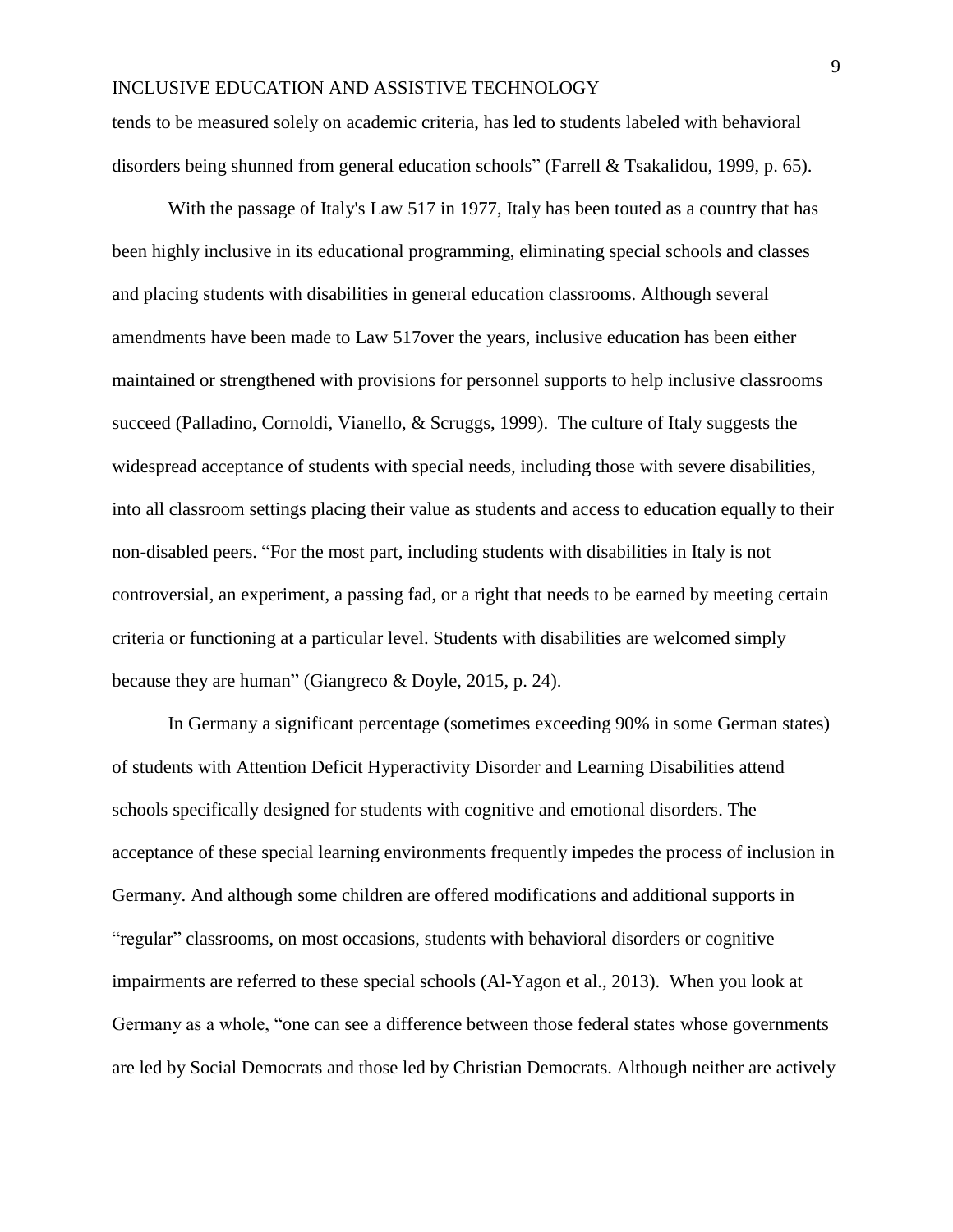promoting inclusive education, Social Democrats are much more open-minded towards new educational and social policies than Christian Democrats, who argue for the continuity of the old-fashioned German school system and its segregated and social selecting structures" (Hinz, 2009, p. 300).

### **Inclusive Education and Assistive Technology in Africa**

Children with disabilities face barriers to education for a multitude of reasons in Africa. It is believed by a number of African societies that witchcraft is strongly linked to the ill health and disability of a family member (Groce & Zola, 1993). Still others believe that if a pregnant woman looked at a person with a disability, she was likely to bear a child with a disability (Mtetwa & Nyikahadzoi, 2013).

"In Nigeria and other sub-Saharan countries, fiscal constraints have affected the inclusion of children with disabilities from any form of education, special or not" (Anastasiou & Keller, 2014). Elementary schools in these African countries continue to charge fees despite the legal guarantee of free education, adversely affecting the education of children with disabilities (Anastasiou & Keller, 2014).

In South Africa, where educational policy dating back to 1996 guarantees the rights of children with disabilities to a basic education, this effort has been hindered by a lack of teachers who have the knowledge and skills to differentiate instruction to address the unique needs of these students (Dalton, Mckenzie, & Kahonde, 2012).

In 2001, South Africa introduced Education White Paper 6 which called for an undivided system of education, including students with disabilities. The institution of this integrated system promised a flexible curriculum, district-based support teams, and professional development to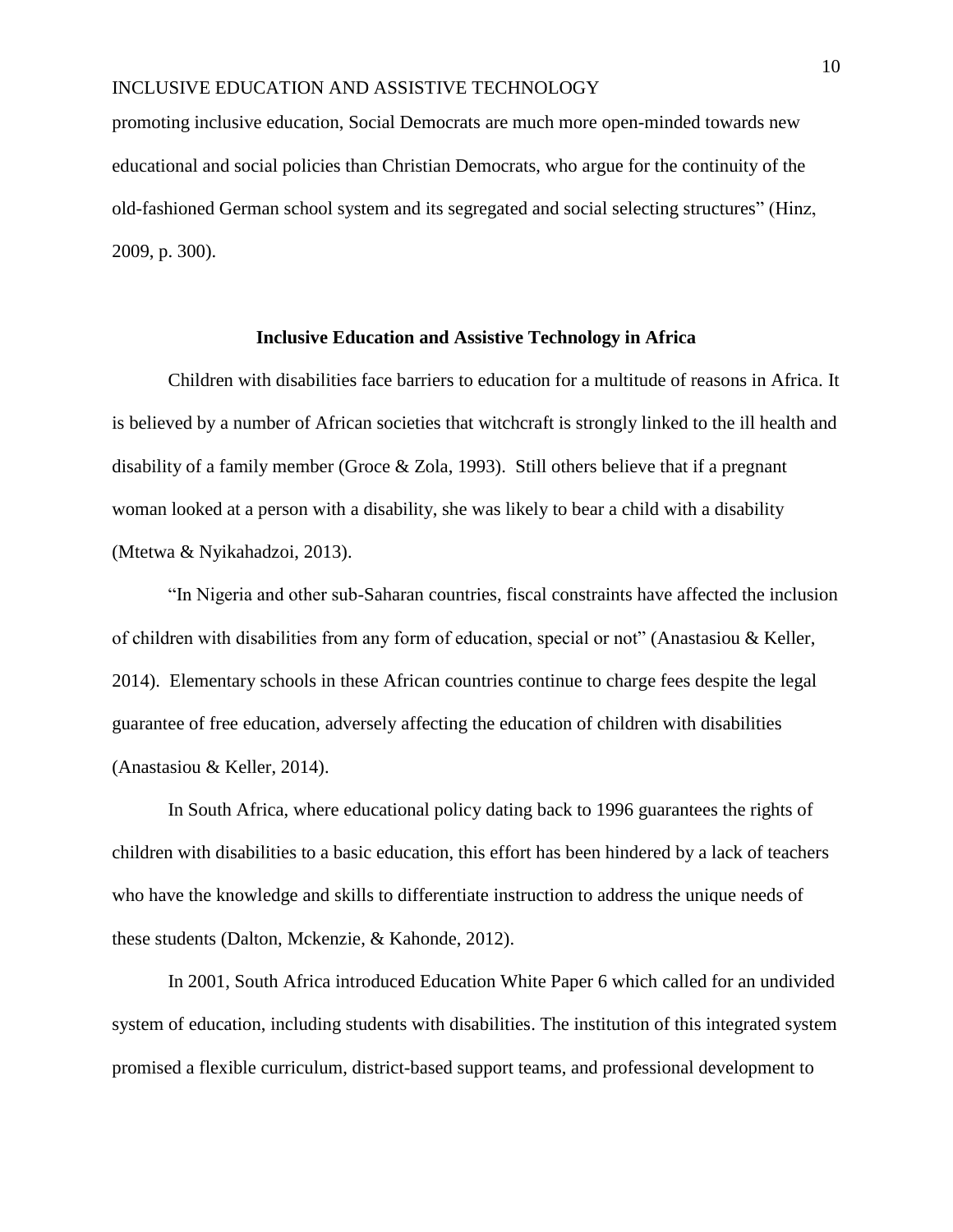provide teachers with the skills to educate the diverse learner, and was intended to transform the South African educational system. Unfortunately, even after the introduction of Education White Paper 6, most learners with disabilities are still in separate, "special" schools and not included in general education settings due to the apparent lack of clarity and poor implementation of this policy (Donohue & Bornman, 2014; Murungi, 2015).

"The many different ethnic and language groups in South Africa, along with the country's apartheid history and rampant poverty, contribute to a society that has many different ideas not only about the needs of children with disabilities, but also about best practices and beliefs regarding how they should be educated" (Donohue & Bornman, 2014, p. 3). "Whilst the concept of inclusion had been used in the context of special education for disabled children under apartheid, the general usage of inclusion in the South African educational context postdemocracy has been to argue for the inclusion of the majority of black South Africans, including disabled persons, in equitable provisions within a non-racial and democratic educational system. Opposition to apartheid education thus went beyond 'special needs' in education and called for a transformation of society" (Naylor, 2009, p. 321).

#### **Conclusions**

Through the research, it is evident that inclusive education and assistive technologies are more highly developed in the United States than in any of the aforementioned countries. Even for countries with stable economies, "special education typically commands substantial budgets and is supported by large numbers of trained staff, effective legislation and specific curriculum development" (Alur & Timmons, 2009, p. xi).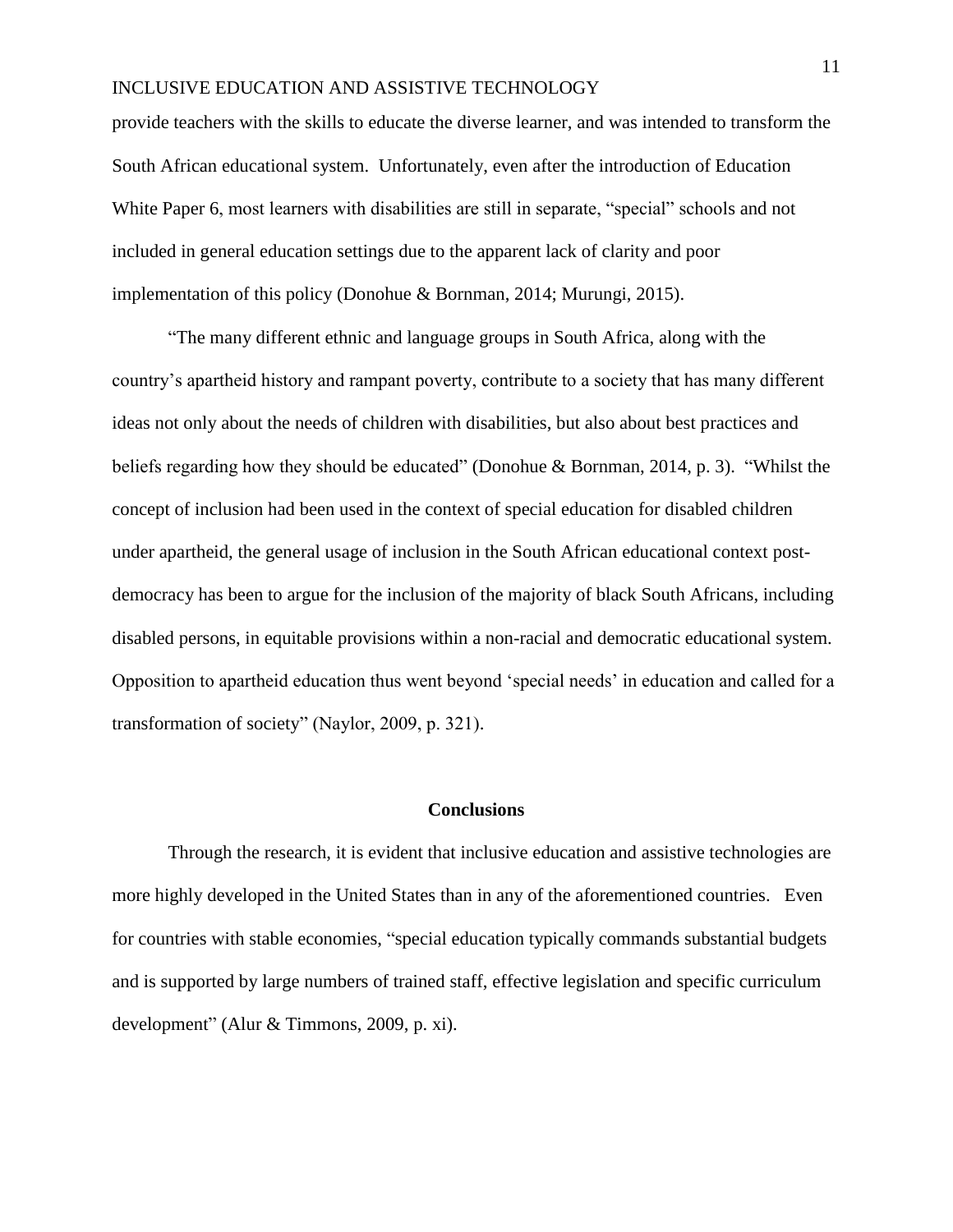Even though a concerted effort towards integration and inclusion can be observed internationally (Schwab & Hessels, 2015), inclusive education in most countries needs a few more years to be refined and developed (European Agency for Development in Special Needs Education, 2010).

According to a report by the World Health Organization, many children with disabilities and their families have limited awareness of assistive products and services making it difficult for them to know what assistive technologies are available and how they can benefit the everyday lives of their child. In many countries, there is little or no production of assistive technology products due to lack of awareness, limited access to materials, low demand and "import taxes associated with assistive technology can discourage local businesses to import materials, equipment or assistive products" (WHO, 2015, p. 19-20).

Even though assistive technologies have proven to have a positive impact, prior research on the use of assistive technology in inclusive education in developing countries is limited (Grönlund et al., 2010). Further studies into the acquisition and use of assistive technology in under developed countries need to be performed. "The scientific community needs to provide evidence to help national and international governments and organisations to develop methods to supply assistive technology to all individuals who could benefit" (Borg et al., 2009, p. 1864). Many of these countries have a shortage of teachers trained to educate students with special needs especially students with severe disabilities who can benefit from the accommodations and modifications afforded to them by the use of assistive technology.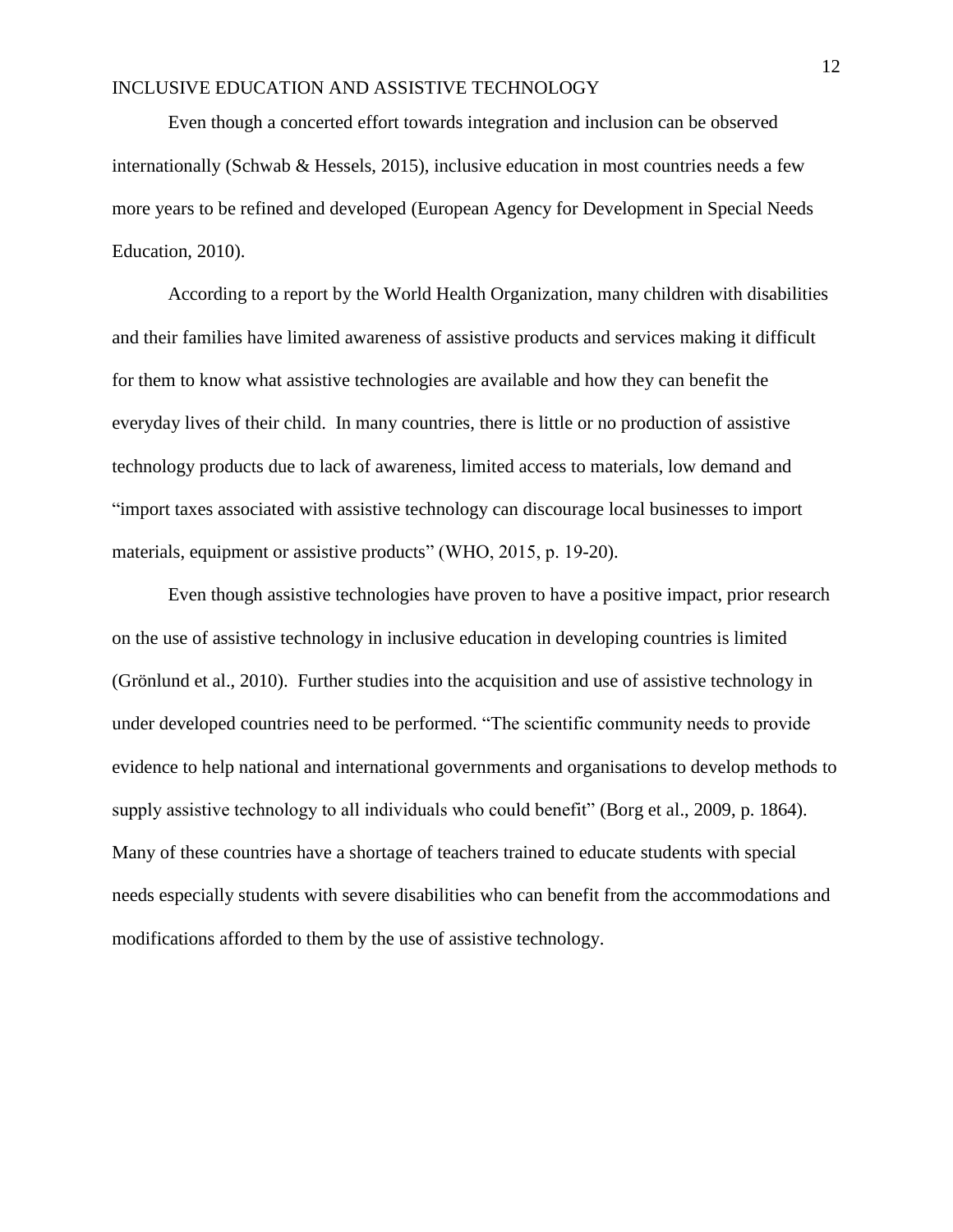#### References

- Ahsan, M. T., & Mullick, J. (2013). The journey towards inclusive education in Bangladesh: Lessons learned. *Prospects, 43*(2), 151-164. doi:http://draweb.njcu.edu:2102/10.1007/s11125-013-9270-1
- Alur, M., & Timmons, V. (2009). *Inclusive education across cultures: Crossing boundaries, sharing ideas*. New Delhi: Sage Publications.
- Al-Yagon, M., Cavendish, W., Cornoldi, C., Fawcett, A. J., Grünke, M., Hung, L., & Vio, C. (2013). The proposed changes for DSM-5 for SLD and ADHD: International perspectives— Australia, Germany, Greece, India, Israel, Italy, Spain, Taiwan, United Kingdom, and United States. *Journal of Learning Disabilities, 46*(1), 58-72. doi:10.1177/0022219412464353
- Anastasiou, D., & Keller, C. E. (2014). Cross-national differences in special education coverage: An empirical analysis. *Exceptional Children, 80*(3), 353-367. doi:10.1177/0014402914522421
- Assistive technology from ancient to modern times. Retrieved from http://bluebirdcare.ie/assistive-technology-ancient-modern-times/
- Bampi, Luciana Neves da Silva, Guilhem, D., & Alves, E. D. (2010). Social model: A new approach of the disability theme. *Revista Latino-Americana De Enfermagem, 18*(4), 816; 816-823; 823.
- Borg, J., Larsson, S., Östergren, P., Rahman, A. A., Bari, N., & Khan, A. N. (2012). Assistive technology use and human rights enjoyment: A cross-sectional study in Bangladesh. *BMC International Health and Human Rights, 12*, n/a. doi:http://draweb.njcu.edu:2102/10.1186/1472-698X-12-18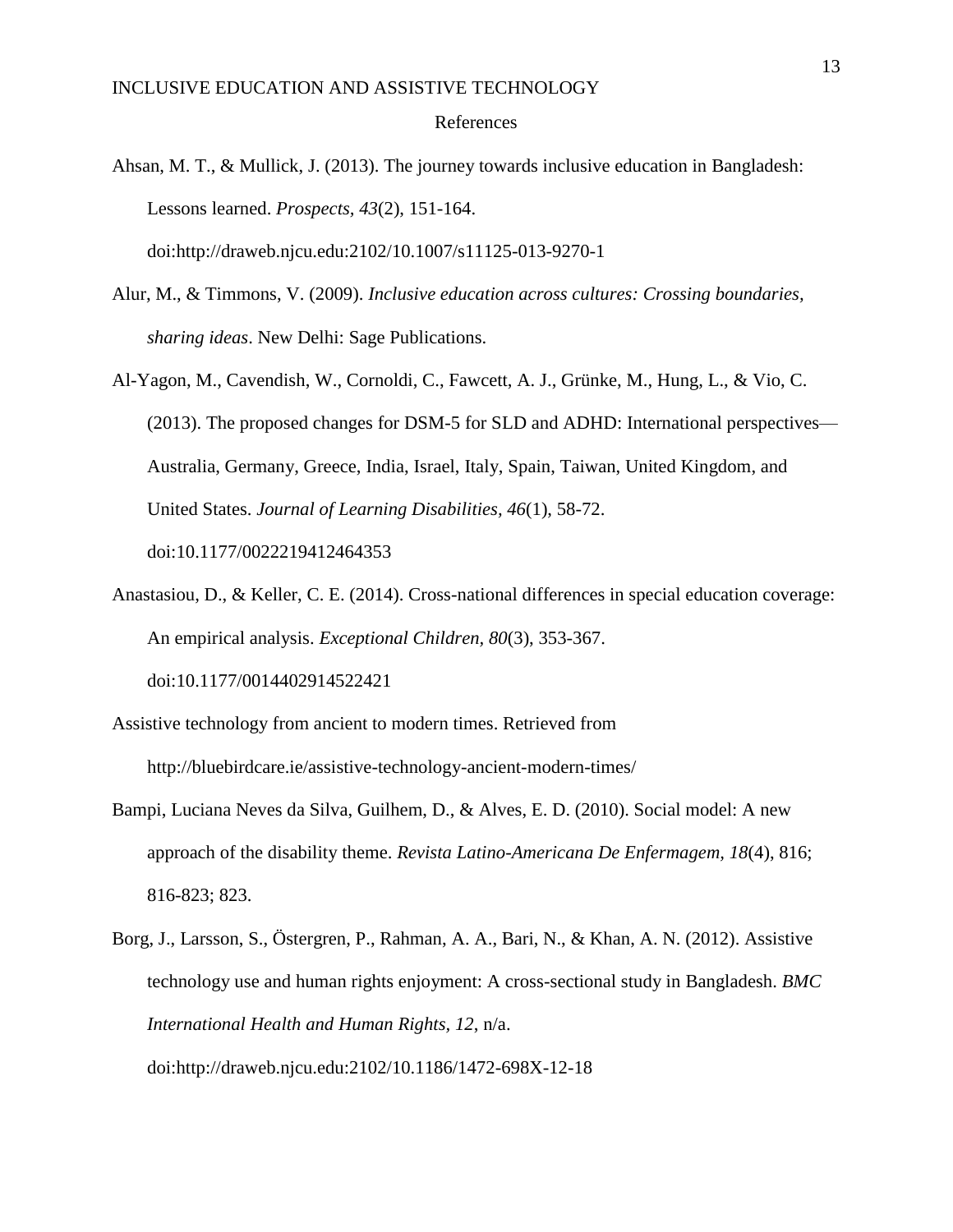- Borg, J., Lindström, A., & Larsson, S. (2009). Assistive technology in developing countries: National and international responsibilities to implement the convention on the rights of persons with disabilities. *The Lancet, 374*(9704), 1863-5.
- Crawford, C. (2009). Inclusive education: Considerations for policy and systems development. In Alur, M., & Timmons, V. (Ed.), *Inclusive education across cultures: Crossing boundaries, sharing ideas*. (pp. 49-67). New Delhi: Sage Publications.
- Dalton, E. M., Mckenzie, J. A., & Kahonde, C. (2012). The implementation of inclusive education in South Africa: Reflections arising from a workshop for teachers and therapists to introduce universal design for learning. *African Journal of Disability, 1*(1) doi:10.4102/ajod.v1i1.13
- Das, A., MPhil. (2011). The myth behind and the reality of universal access to elementary education: A comparative study between Bihar and west Bengal. *International Journal of Child and Adolescent Health, 4*(3), 277-289.
- DeCoste, D. C. (2013). The changing roles of assistive technology teams in public school settings. *Perspectives on Language and Literacy, 39*(4), 19-24.
- Deng, M., & Harris, K. (2008). Meeting the needs of students with disabilities in general education classrooms in China. *Teacher Education and Special Education, 31*(3), 195; 195- 207; 207.
- DfEE (1997) Excellence for all children: Meeting special educational needs (The Green Paper). London: Department for Education and Employment Publications Centre.
- Donohue, D., & Bornman, J. (2014). The challenges of realising inclusive education in South Africa. *South African Journal of Education, 34*(2), 1; 1-14; 14.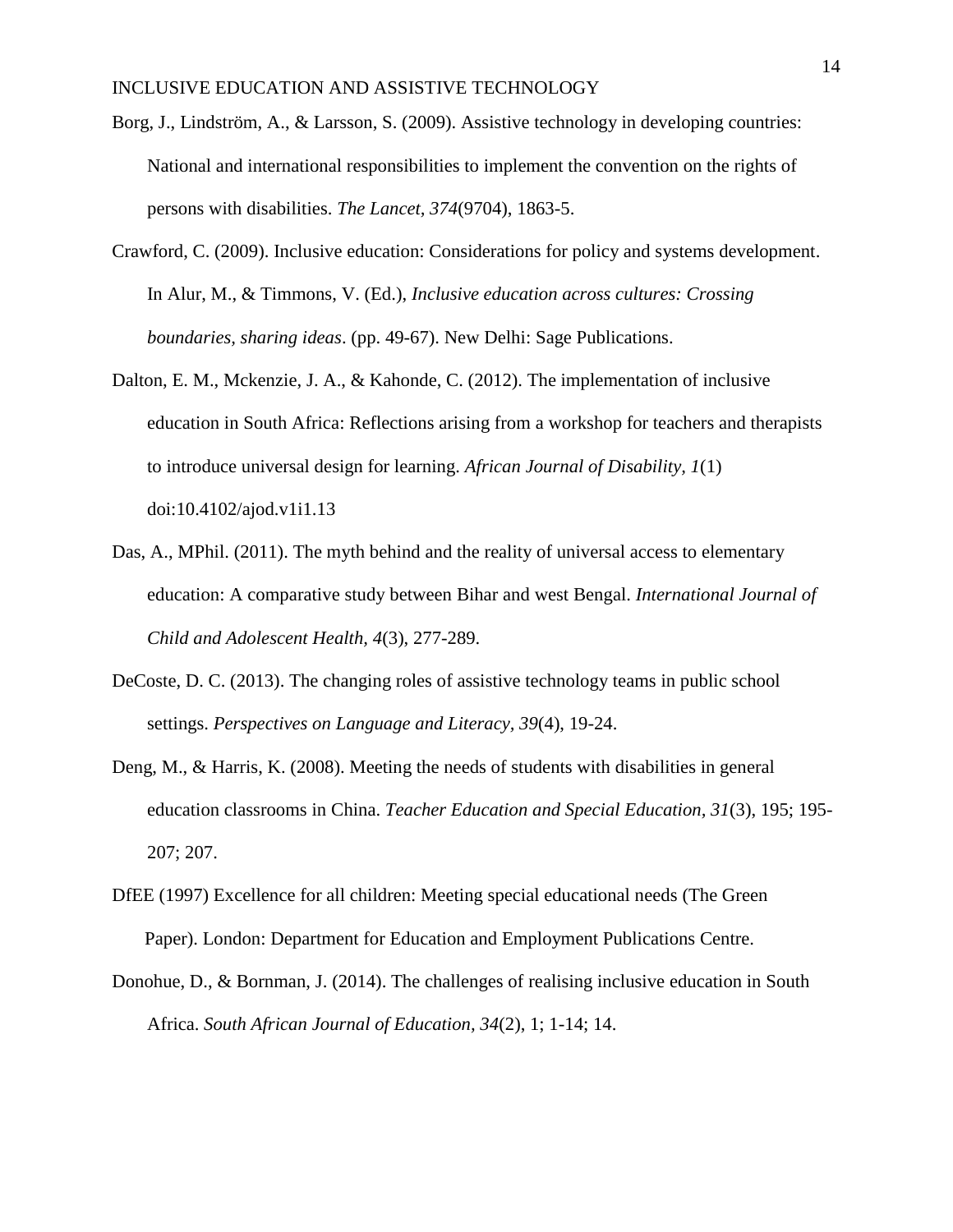- Edyburn, D. L. (2003). Introduction to the special issue: Insights into the effective and appropriate use of technology in special education. *Remedial and Special Education, 24*(3), 130-131.
- Ellsworth, N. J., & Zhang, C. (2007). Progress and challenges in China's special education development: Observations, reflections, and recommendations. *Remedial and Special Education, 28*(1), 58-64.
- European Agency for Development in Special Needs Education. (2010). Special needs education-Country data 2010. Retrieved from http://www.europeanagency.org/publications/ereports/special-needseducation-country-data-2010/SNE-Country-Data-2010.pdf
- Farrell, P., & Tsakalidou, K. (1999). Recent trends in the re-integration of pupils with emotional and behavioural difficulties in the United Kingdom. *School Psychology International, 20*(4), 323; 323-337; 337.
- Giangreco, M. F., & Doyle, M. B. (2015). Italy presses forward in educating students with learning disabilities: Inclusive educational opportunities in Italy are bolstered by classifying fewer students as disabled and by the expectation that classroom teachers will be supported to assume ownership for their instruction. *Phi Delta Kappan, 97*(3), 23.
- Groce, N. E., & Zola, I. K. (1993). Multiculturalism, chronic illness and disability. *Pediatrics, 91*(5), 1048.
- Grönlund, Å, Lim, N., & Larsson, H. (2010). Effective use of assistive technologies for inclusive education in developing countries: Issues and challenges from two case studies. *International Journal of Education and Development using Information and Communication Technology, 6*(4), 5-26.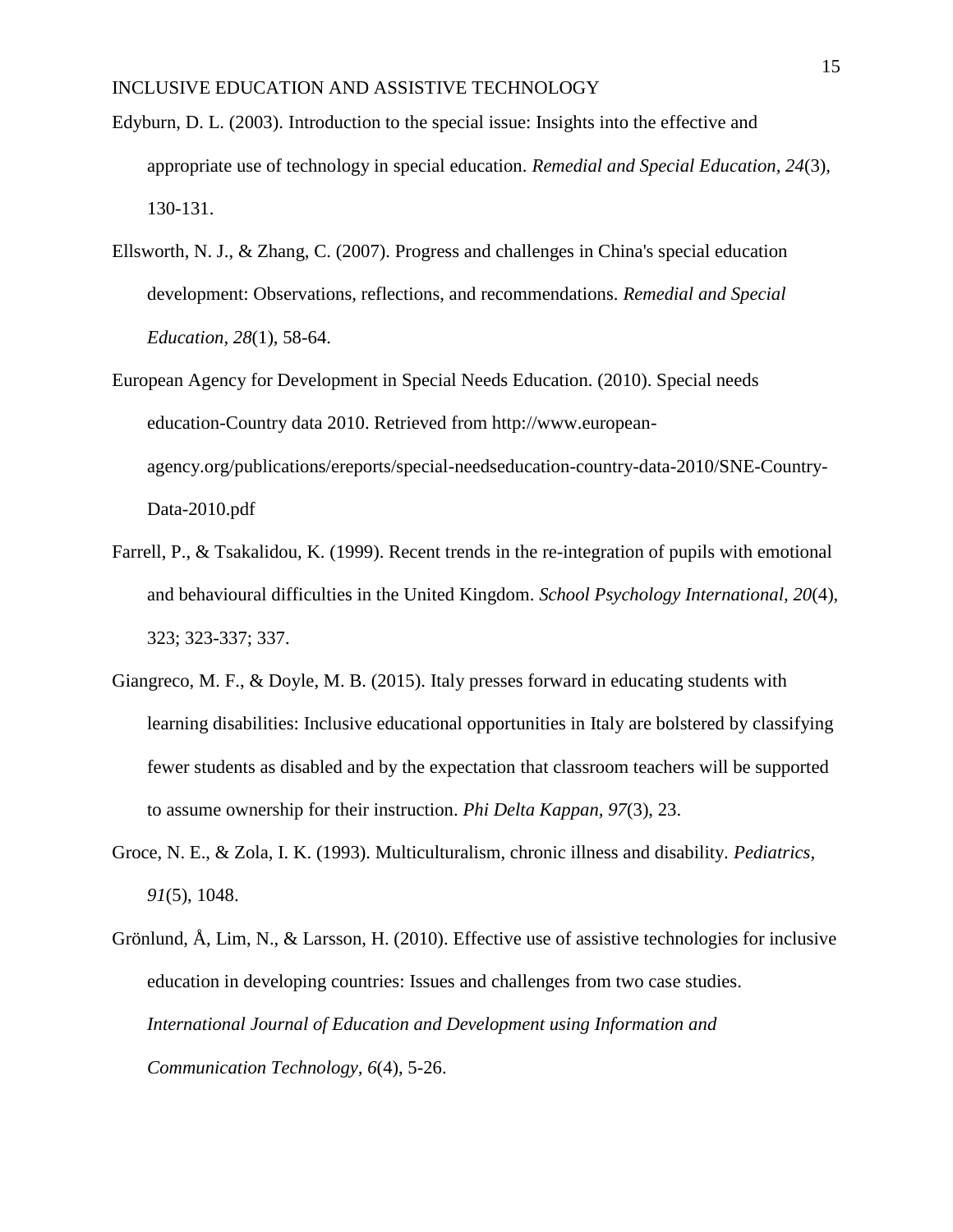- Hinz, A. (2009). Models of inclusion: Germany. In Alur, M., & Timmons, V. (Ed.), *Inclusive education across cultures: Crossing boundaries, sharing ideas*. (pp. 299-317). New Delhi: Sage Publications.
- Hodkinson, A. (2013). Inclusion "all present and correct?" A critical analysis of new labour's inclusive education policy in England. *Journal for Critical Education Policy Studies, 11*(4), 242; 242.
- Individuals with Disability Education Act Amendments of 1997 [IDEA]. (1997). Retrieved from http://thomas.loc.gov/home/thomas.php
- Individuals with Disabilities Education Improvement Act of 2004, 20 U.S.C. § 1400 et seq. (2004) (reauthorization of the Individuals with Disabilities Education Act of 1990)
- Kritzer, J. B. (2014). A four country comparison: Special education in the united states, china, India and Thailand. *British Journal of Applied Science & Technology, 4*(23), 3370-3382.
- Messinger-Willman, J., & Marino, M. (2010). Universal design for learning and assistive technology: Leadership considerations for promoting inclusive education in today's secondary schools. *NASSP Bulletin, 94*(1), 5; 5-16; 16.
- Mtetwa, E., & Nyikahadzoi, K. (2013). Socioeconomic circumstances of children with disabilities in Zimbabwe: Implications for human and social capital development. *Journal of Social Development in Africa, 28*(2), 31-51.
- Murungi, L. N. (2015). Inclusive basic education in South Africa: Issues in its conceptualisation and implementation. *Potchefstroom Electronic Law Journal, 18*(1), 3159; 3159-3195; 3195.
- Naylor, N. (2009). Inclusion education: The South African experience. In Alur, M., & Timmons, V. (Ed.), *Inclusive education across cultures: Crossing boundaries, sharing ideas*. (pp. 318- 328). New Delhi: Sage Publications.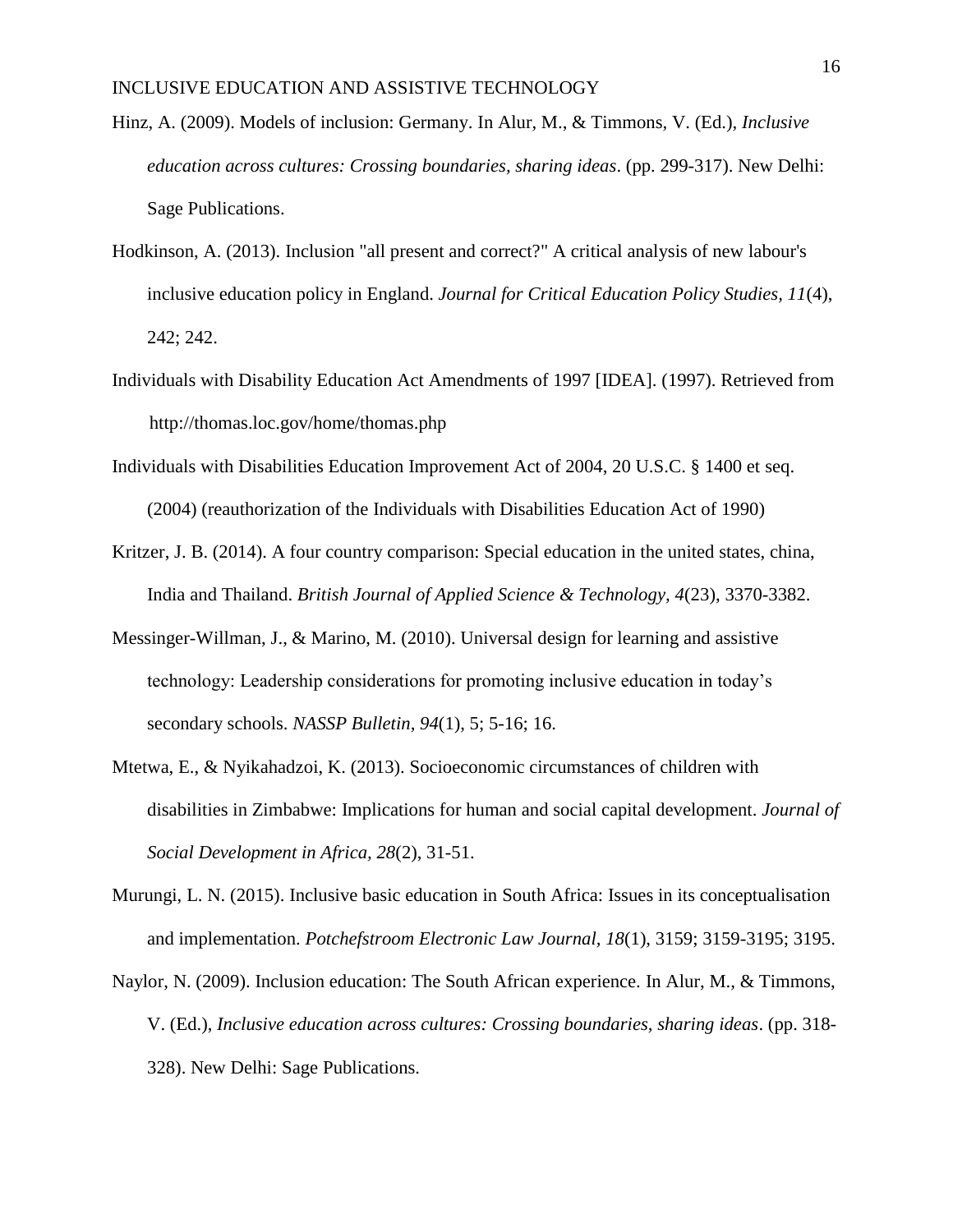No Child Left Behind (NCLB) Act of 2001, Pub. L. No. 107-110, § 115, Stat. 1425 (2002).

- Palladino, P., Cornoldi, C., Vianello, R., & Scruggs, T. E. (1999). Paraprofessionals in Italy: Perspectives from an inclusive country. *Research and Practice for Persons with Severe Disabilities, 24*(4), 254; 254-258; 258.
- Scherer, M. J. (2002). The change in emphasis from people to person: Introduction to the special issue on assistive technology. *Disability & Rehabilitation, 24*(1-3), 1-4. doi:10.1080/09638280110066262
- Schwab, S., & Hessels, M. G. P. (2015). European research in inclusive education. *Journal of Cognitive Education and Psychology, 14*(3), 267-269.
- Skempes, D., & Bickenbach, J. (2015). Developing human rights based indicators to support country monitoring of rehabilitation services and programmes for people with disabilities: A study protocol. *BMC International Health and Human Rights, 15*, 25.
- Singh, R. (2009). Meeting the challenge of inclusion—from isolation to collaboration. In Alur, M., & Timmons, V. (Ed.), *Inclusive education across cultures: Crossing boundaries, sharing ideas*. (pp. 12-29). New Delhi: Sage Publications.
- Tan, A. H. G., & Ang, W. T. (2008). Towards an inclusive society in Asia: The invisible helping hand. *Disability & Rehabilitation: Assistive Technology, 3*(6), 366-380 15p.
- UNESCO. (1994). The Salamanca statement and framework for action on special needs education. Paris: United Nations Education, Scientific and Cultural Organization.
- World Health Organization. (2002). *World report on violence and health: Summary*. Geneva: World Health Organization.

World Health Organization. (2010). *World health statistics 2010*. World Health Organization. World Health Organization. (2015). *Assistive Technology for children with disabilities: Creating*